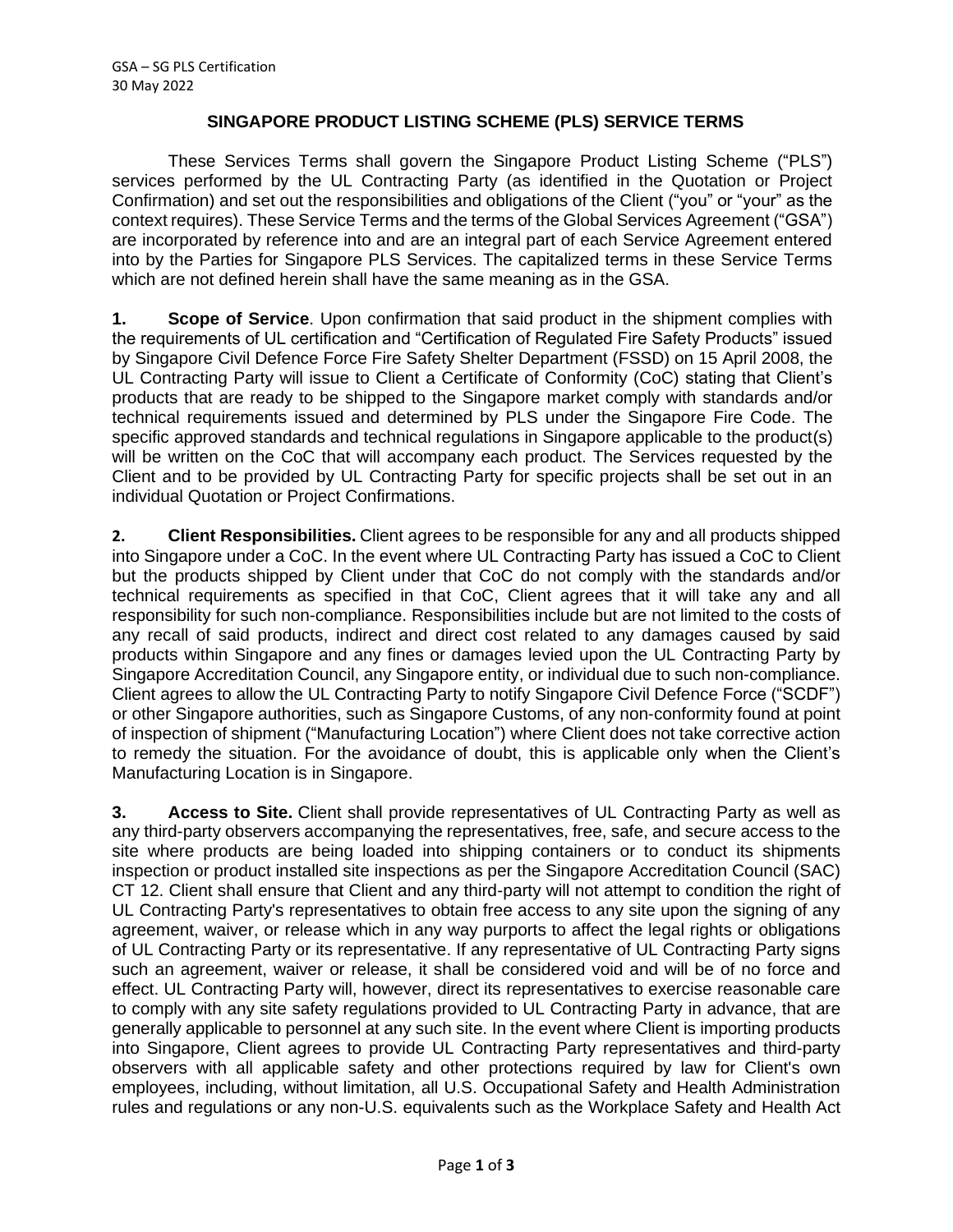GSA – SG PLS Certification 30 May 2022

in Singapore. If the Client or end-user site representatives require UL Contracting Party's representatives to participate in additional training to permit site access, UL Contracting Party may quote for additional fees. UL Contracting Party reserves the right to not perform shipment inspection if, in UL Contracting Party's sole discretion, the site presets a potential hazard to person or property.

**4. Price.** The UL Contracting Party's Quotation or Project Confirmation will establish the price for the UL Contracting Party's Services. The price guideline for the issuance of the CoC is set by UL Contracting Party. Any costs involved with testing, evaluation, inspections and certification of the product to Singapore PLS requirements will be quoted separately and set by the UL Contracting Party and is subject to change at the UL Contracting Party's discretion, upon reasonable notice to the Client, due to any additional project specific requirements or scope changes.

**5. Compliance with PLS requirement.** As a pre-requisite for the UL Contracting Party issuing a CoC, Client's products must comply with PLS requirements. This includes evaluations to any required PLS. This may also include Client's manufacturer being subject to audits as required by PLS and SCDF including but not limited to visits to their authorized factory(ies). If an audit is required by the SCDF, Client agrees that it will give the authorized Singapore representative full and unfettered access to their factory. All such factory visits will be accompanied by the UL Contracting Party's authorized inspection representative and will be billed to Client at the UL Contracting Party's current rates.

**6. Singapore Product Listing Scheme (PLS) and ISO/IEC 17065 Requirements**. As an accredited certification body, UL Contracting Party and UL Singapore comply with the PLS and ISO/IEC 17065. Consistent with these requirements, Client understands and expressly agrees that, according to section 4.1.2.2 of ISO/IEC 17065:

- 6.1. Client will, at all times, fulfill the certification requirements, including implementing appropriate changes when they are communicated by UL Singapore or SCDF (4.1.2.2 a);
- 6.2. if the certification applies to ongoing production, the certified product continues to fulfil the product requirements (4.1.2.2 b);
- 6.3. the client makes all necessary arrangements for: (1) the conduct of the evaluation and surveillance, including provision for examining documentation and records, and access to the relevant equipment, location(s), area(s), personnel, and client's subcontractors; (2) investigation of complaints; and 3) the participation of observers, if applicable (4.1.2.2 c);
- 6.4. Client will make any claims regarding certification consistent with the scope of certification (4.1.2.2 d);
- 6.5. Client will not use its product certification in such a manner as to bring UL Singapore into disrepute and does not make any statement regarding its product certification that UL Singapore may consider misleading or unauthorized (4.1.2.2 e);
- 6.6. upon suspension, withdrawal, or termination of certification, the Client will discontinue its use of all advertising matter that contains any reference thereto and takes action as required by the PLS and takes any other required measure (4.1.2.2 f);